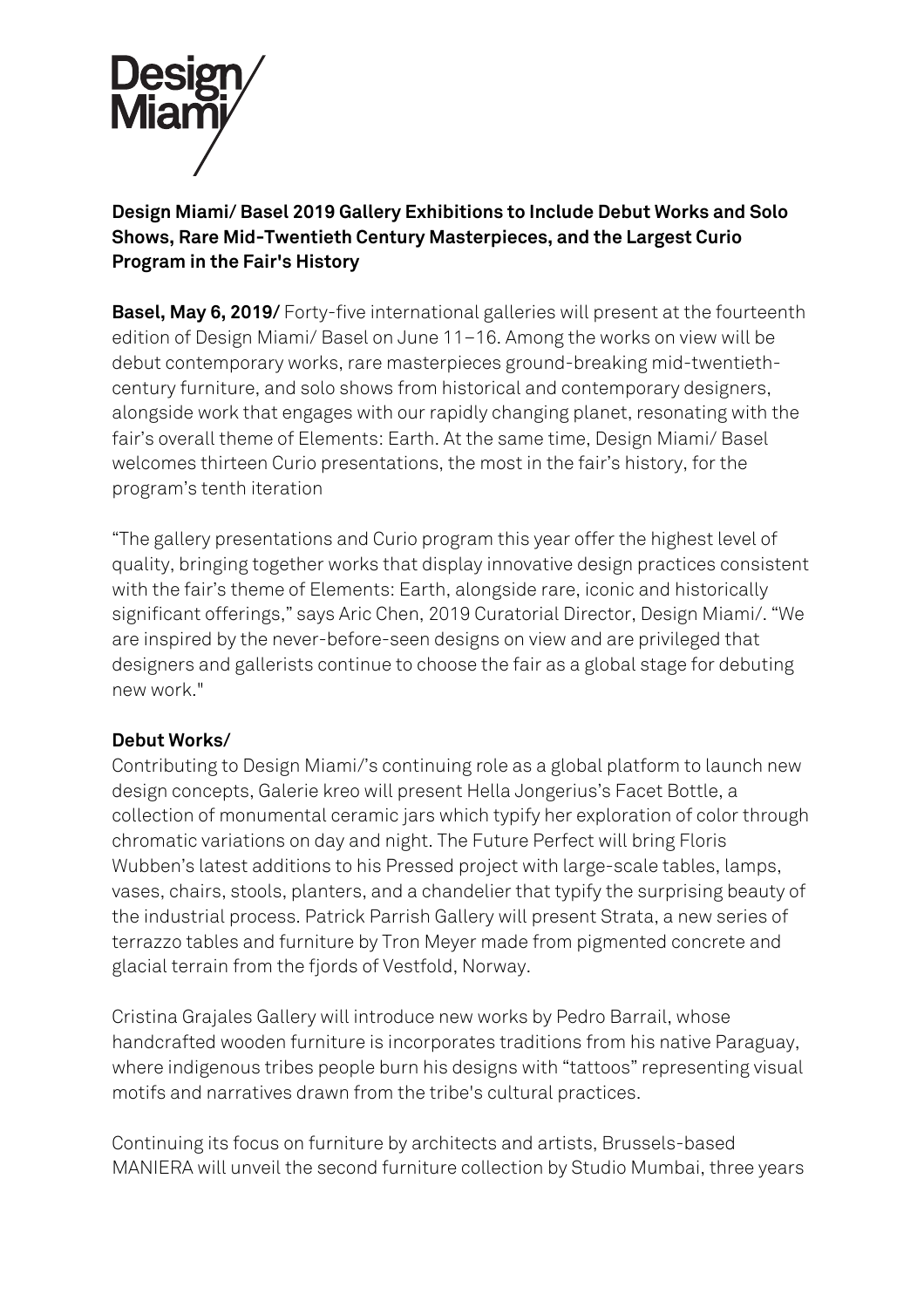

after the first series was produced. The new series places traditional Indian crafts alongside Italian frescos and ancient Egyptian artefacts, incorporating stone, brick, bamboo, obsidian, and Japanese washi paper.

## **Solo Shows/**

Among the many solo shows at the fair will be the first presentation of Luis Barragán (1902–1988) at Design Miami/ Basel. SIDE Gallery will feature several pieces by the storied Mexican architect, whose use of space, light, and colors inspired by the traditional architecture of his country expanded and enriched the modernist vocabulary. Galerie Philippe Gravier will present a series of kinetic light sculptures handmade using steel, carbon, and LED lights by award-winning French architect Odile Decq.

Friedman Benda will show the work of seminal Italian architect, designer, and theoretician Andrea Branzi, marking the first time his Planks, Stones, and Trees series will be seen together. The exhibition will highlight key pieces from his oeuvre, including pieces from Branzi's ground-breaking Animali Domestici series, rarely seen outside of a museum context.

Salon 94 Design will devote its space to an exhibition of Philippe Malouin's take on office furniture, fabricated using industrial materials such as nylon, rubber, and steel—some left raw, others coated in enamel or pigment to produce an array of primary and neutral colors. Galleria Antonella Villanova will feature Daniel Kruger's jewelry made using both low- and high-end materials, taking forms that vary from organic to geometric and show a skillful and sensuous manipulation of texture, pattern, and color.

From the art world, Mercado Moderno will present Abraham Palatnik, the 91-yearold pioneer of kinetic art whose works are characterized by the use of iron and wood in combination with painted glass surfaces. These pieces, being shown for the first time outside of Brazil, are one of a kind or made in very small editions and have been assiduously assembled over the past twenty years.

#### **Rare Masterpieces/**

In another first for the fair, Erik Thomsen Gallery will present rare early twentiethcentury Japanese and Chinese bamboo baskets, including a masterpiece of gyo basket making from 1934 by Iizuka Rokansai (1890–1958), universally regarded as the father of modern Japanese bamboo work. From France, Galerie Patrick Seguin will have on view an extremely rare Jean Prouvé (1901–1984) bookshelf made for a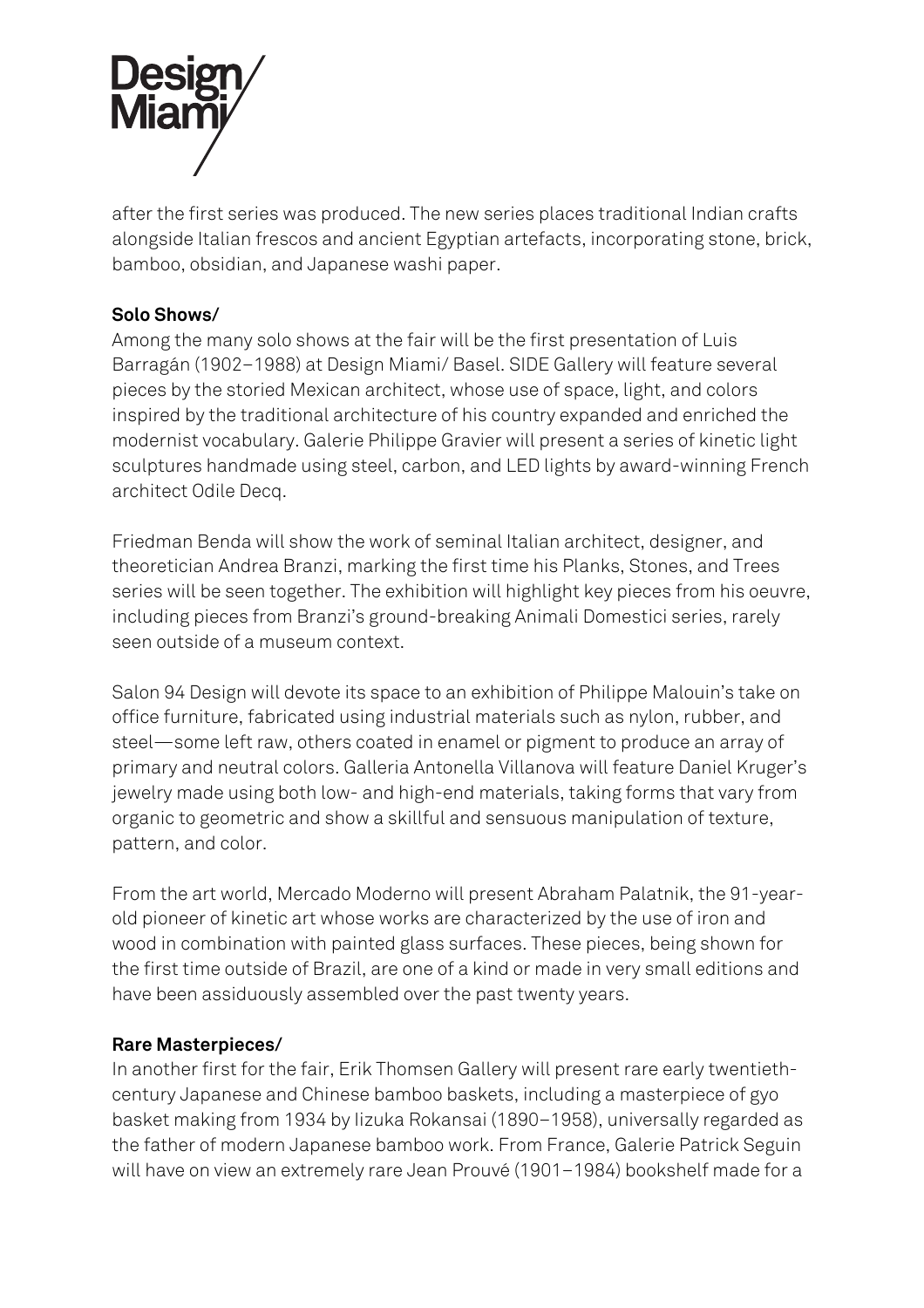

teacher's bedroom in the boarding section of the École Nationale Professionnelle in Metz, as well as one of only twenty tables the designer created for the Cafétéria des Arts et Métiers at the Cité Internationale Universitaire, Paris.

Other masterpieces on show will include a rare Jean Royère (1902–1981) Persan floor lamp at Galerie Jacques Lacoste, which was commissioned in 1955 by a close acquaintance of Royère's associate Jacques Levy-Ravier for his Parisian apartment. Galerie Chastel-Maréchal will also feature work by Royère, including an exceptional group of four Ondulations bar stools coming directly from the collection of the family that commissioned the set in 1955–57, complete with blueprints and photographic documentation. Galerie Matthieu Richard will contribute to the selection of great French design with an important Marc du Plantier (1901–1975) lamp in wrought iron and crystal, emblematic of his work in the late 1950s and early 1960s.

American design will be well represented with CONVERSO's presentation of rare furniture designs by Frank Lloyd Wright (1867–1959), including a distinctive aluminum and upholstery desk chair made in 1956 for Price Tower in Bartlesville, Oklahoma, the architect's only realized skyscraper. Galerie Eric Philippe will showcase the singular Mesa table by Terence Harold Robsjohn-Gibbings (1905– 1976), an iconic example of twentieth-century American furniture design and one of the most beautiful pieces created by Robsjohn-Gibbings in his signature freeform, modernist style.

#### **Milestones of Mid-Century Furniture/**

Of the mid-century highlights coming to Design Miami/ Basel, Nilufar Gallery will present a two-seater sofa by Studio BBPR (formed in 1932) that exemplifies the functional reinterpretation of traditional furniture types by intellectual modernists.

Galleria Rossella Colombari is bringing beds designed in 1955 by Carlo Mollino (1905–1973) for his storied Casa del Sole in Cervinia, Italy, comprised of two single beds that could be stacked as a bunk bed using an ingenious system of brass latches and locks.

Magen H Gallery will present an example of iconic French furniture designer Pierre Chapo's (1927–1987) T35 "converging lines" series, a system that required lengthy research and complex production solutions for assembling its wood sections. Demisch Danant will bring the Diamond chair by René-Jean Caillette (1919–2005), whose innovative and rigorous approach produced this molded plywood chair,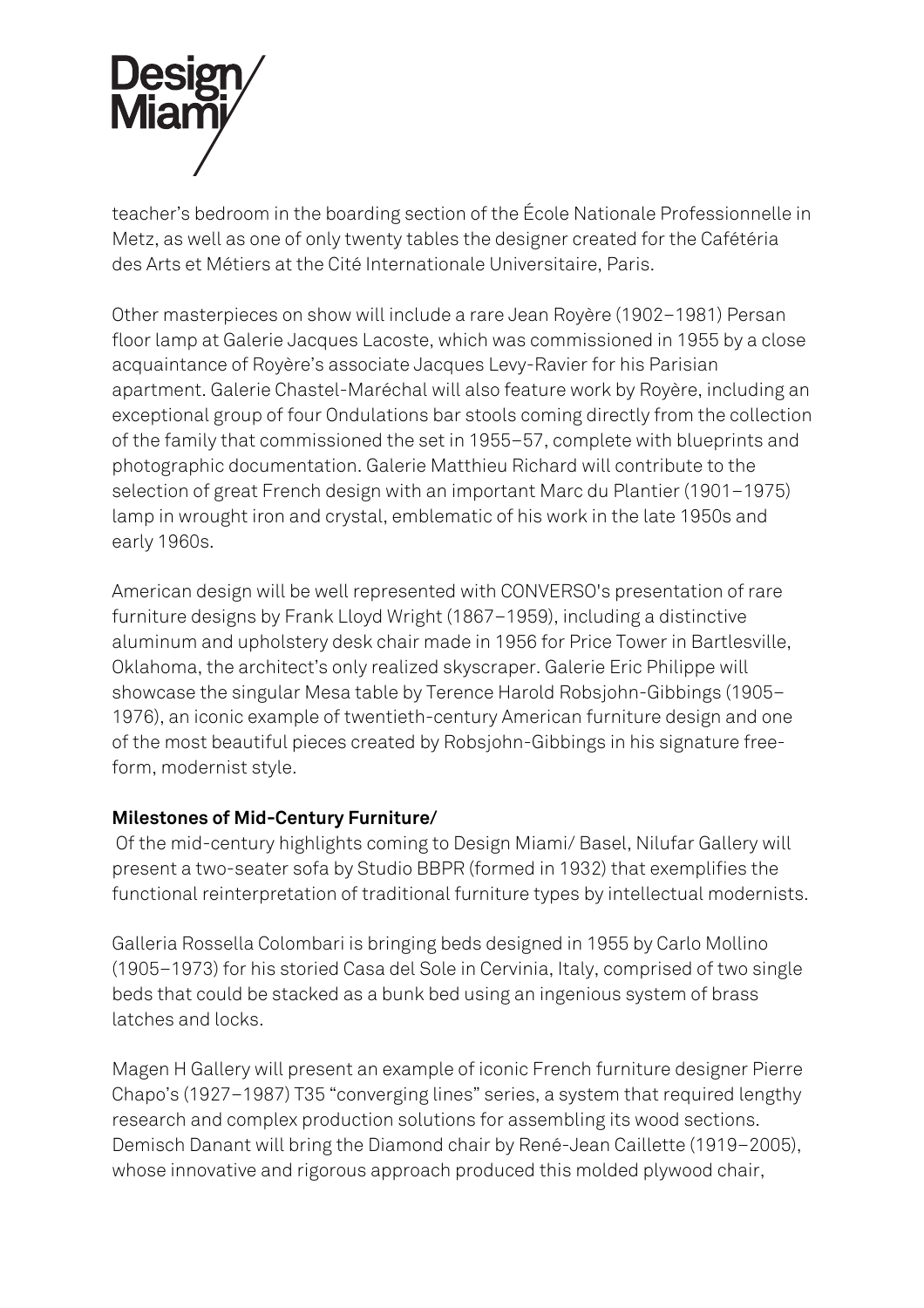

which won the gold medal at the 1958 Brussels International EXPO and remains a milestone of French modernism. LAFFANOUR–Galerie Downtown will show Jean Prouvé's Fabert bed, part of a furniture set made for the Lycée Fabert in Metz in 1935–36. Representing the forefront of prefabrication and production in its time, the bed is constructed of well-preserved folded green steel sheets and remains one of the designer's most iconic pieces from this period.

At Galleri Feldt, Nanna Ditzel's (1923–2005) prototype chaise lounge designed for Knud Willadsen's stand at the 1951 Copenhagen Cabinetmakers' Guild Exhibition will be on view––one of only two that were manufactured. Its singular character, made over time with meticulous attention to detail, is a testament to its creator's uncompromising vision of quality in design and evidences her resistance to industrialized furniture manufacturing. Galerie Meubles et Lumières will feature a rare pair of mid-century wall lights by Jacques Biny (1913–1976), the French designer and founder of the lighting company Luminalite, who was exceptionally productive and known for the functionality and minimalism of his designs, which, starting in 1960, were geared toward hotels, clinics, and hospitals.

## **Organic Forms/**

Biomorphic and anthropomorphic forms, designs drawn from both the human body and nature, will be seen throughout the fair. Carpenters Workshop Gallery is showing Marc Newson's sensual, curvaceous hour-glass lounge, part of his series inspired by the universal life force Orgone. hypothesized by psychoanalyst Wilhelm Reich, who positioned his patients inside a capsule-like device in order to absorb this force. At Erastudio Apartment-Gallery, an example of Carlo Zauli's (1926– 2002) ceramic Zen series will be on view, revealing his explorations of primitive and elementary shapes in clay and white monochrome, an aesthetic known as "bianco Zauli."

Galerie Régis Mathieu will present Mathieu's own reinvention of traditional rock crystal chandeliers with his Jellyfish chandelier, featuring shapely contours, slender filaments, and winding tendrils housing cut-rock crystal drops in gilt bronze to create a halo of warm, scintillating colors. Another aquatic-inspired chandelier will be seen at Caterina Tognon in the form of a luminescent and floating pink opal glass octopus designed by Maria Grazia Rosin and made by glassblowing master Sergio Tiozzo in Murano.

Gallery ALL will feature Zhipeng Tan's 33 Step Chair a representation of the spine and inversion of the human body which places the cervical bones at floor level and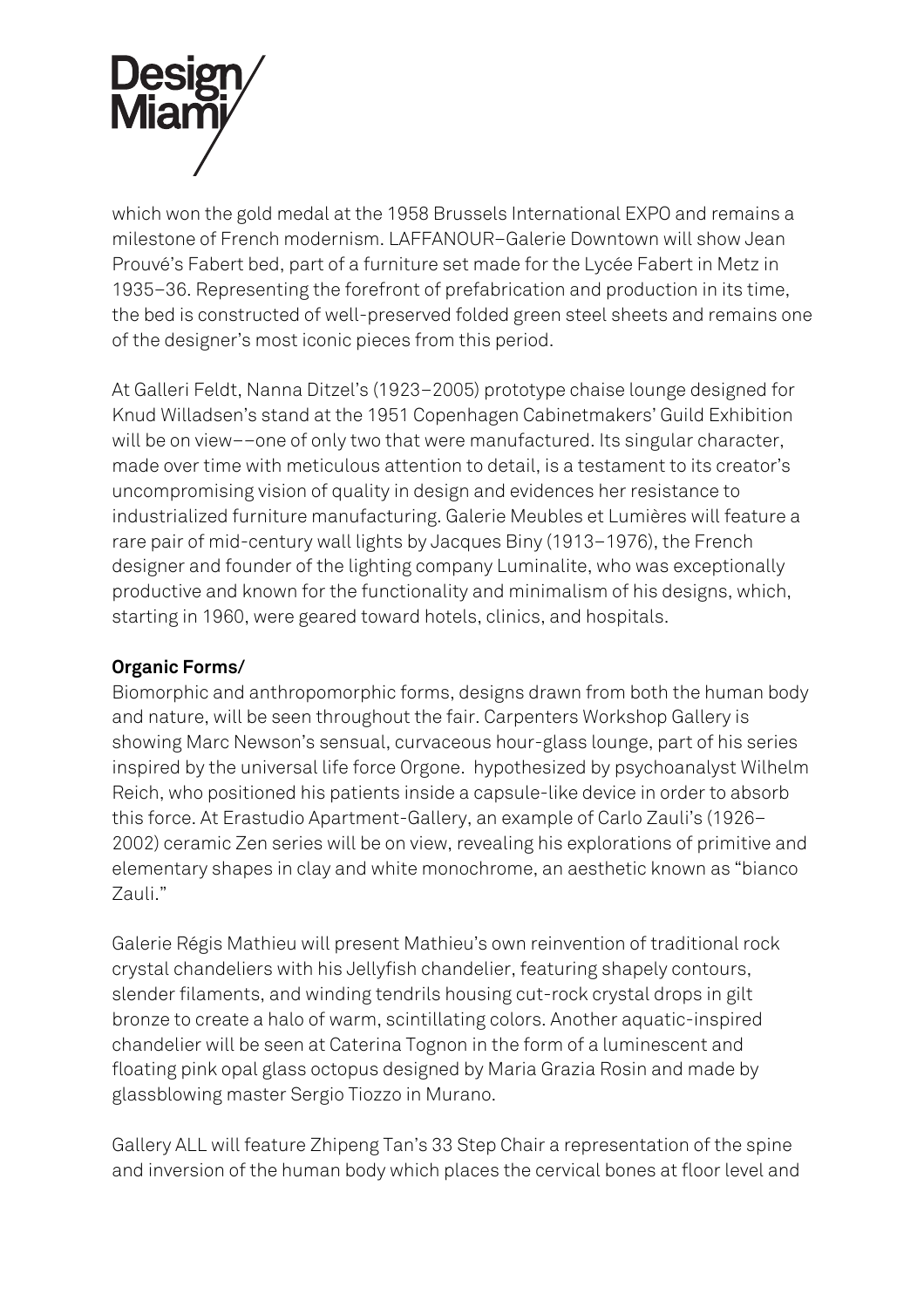

the pelvis as the seat. Hostler Burrows will show Anat Shiftan's Still Life bisque porcelain sculptures, born out of her exploration of nature and its representations throughout art history.

# **Future Visions/**

Both galleries and curios will explore the fair's overarching theme of Elements: Earth, which examines the future of making and materials at a time when human activity has changed the very composition of the planet itself. Studio Formafantasma's Ore Streams project at Giustini / Stagetti. imagines a time in the not-too-distant future when humankind will have exhausted much of the Earth's below-ground resources and furniture incorporating e-waste—extracted from discarded computers, keyboards, motherboards, mobile phones, and other electronics—of the result of "above-ground mining." Functional Art Gallery presents a series of works by the design duo OrtaMiklos evoking a condition of "modern technological ruins" with The White Ladies, a pair of reading lamps made of women's stockings filled with cement formed using electric cables.

# **Largest Curio Program to Date/**

With fourteen Curio presentations, Design Miami/ Basel's 2019 program is the most extensive in the fair's history:

## Armel Soyer presents Remember by Olga Engel

Designer Olga Engel creates a playful universe of contemporary and fundamentally dreamlike forms that are tactile, understated, elegant, and joyful. Her work combines cheerfulness and minimalism, yielding to a manner of figurative representation imbued with irony and nostalgia.

# Atelier Swarovski presents Crystal Blind by Studio Brynjar & Veronika and Slanted Tiles by Study O Portable

The Atelier Swarovski homeware lines include functional and decorative tabletop objects, home accessories, and gifts created in collaboration with the world's leading design talents. Design duo Brynjar Sigurðarson and Veronika Sedlmair's Crystal Blind is a series of bespoke prismatic slats in pure crystal that reflect and refract a rainbow of light and color. Study O Portable's Slanted Tiles is a series of surfaces that exploits the emotional impact of crystal as a material.

## Boghossian presents Gold Thread

Silk, being the most precious good traded on the Silk Road, is the fulcrum of both the stand and the jewelry on display from Boghossian, a six-generation family of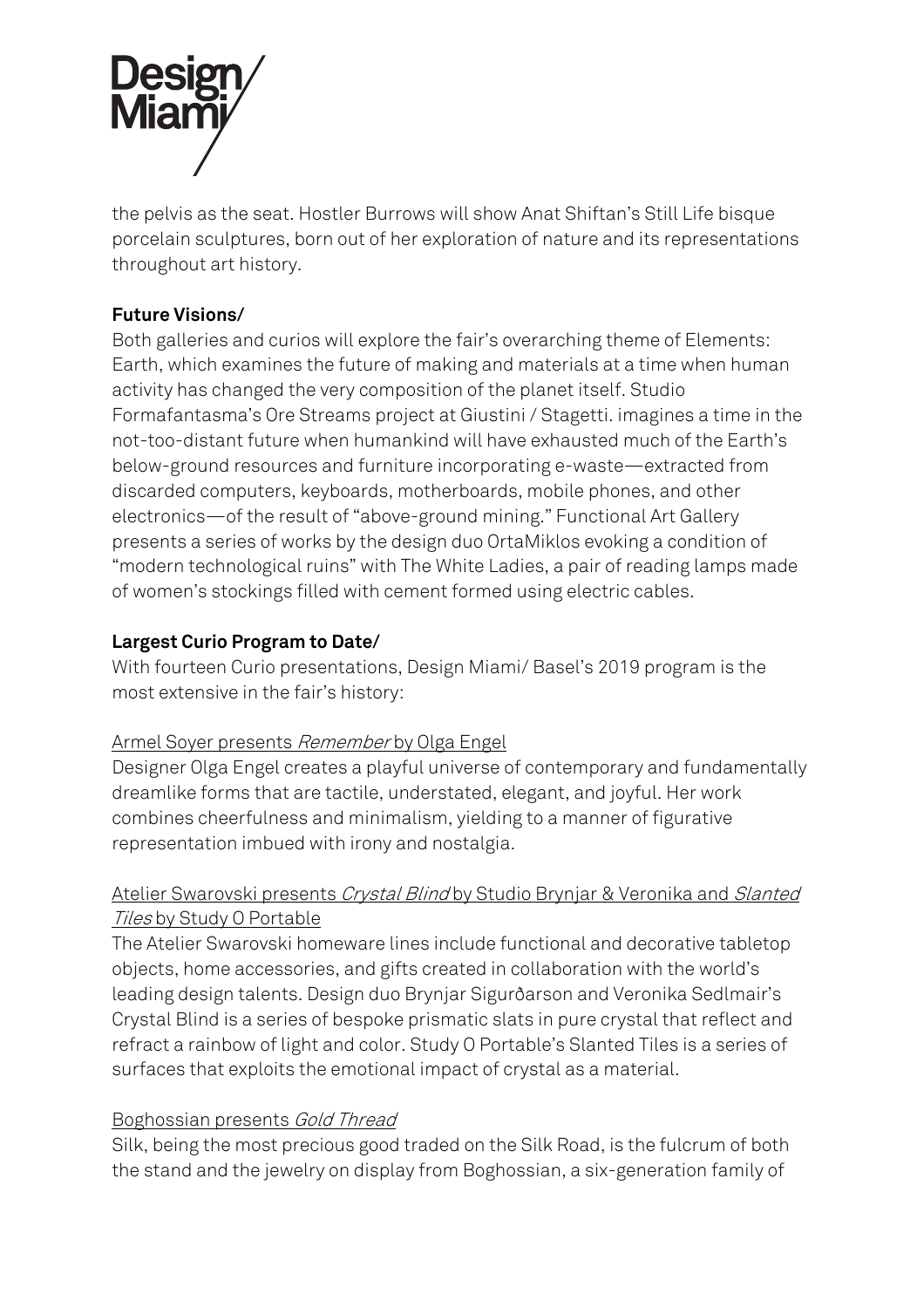

jewelers. Visitors will first discover a modern cabinet of curiosities held solely on silk cords, only to realize that the jewels were also conceived using a similar weaving practice, this time crafted from the last remaining pieces of an 18-karat gold silk.

# Camp Design Gallery presents Three Characters in the Second Act: The Royal Family by Adam Nathaniel Furman

Camp Design Gallery will continue its collaboration with Adam Nathaniel Furman, showcasing a project realized with the historic Italian company Abet Laminati focused on contemporary collectible design through three specially commissioned pieces, each of which generates its forceful presence through the deployment of intricately patterned surfaces and intriguing architectures.

## Caroline Van Hoek presents TOAST

Gallery owner turned goldsmith Caroline Van Hoek presents for the first time her own handmade work that is not haute cuisine, but low-fi slow food, inspired by toast: "basic, simple, the best ingredients" and "messy, juicy, and not seeking perfection . . . just seeking pleasure."

## Didier Ltd presents *Paint It Black* by Louise Nevelson

The American sculptor Louise Nevelson (1899–1988) is renowned for her bold, monumental abstract assemblages. This presentation of jewelry will include her personal pieces from the 1960s; pendants designed for the Opera Theatre of St. Louis's 1984 production of Cristoph Willibald Gluck's Orfeoand Euridice formed from crushed tin cans, fishing floats, and beads; and pendants and brooches made shortly before she died, which have never been exhibited.

## DIMOREGALLERY presents PIERO!

An exceptional collection of unique pieces by Italian architect Piero Portaluppi (1888–1967), created in 1926–29 for a private home, will be presented alongside a 1936 chandelier by Carlo Scarpa (1906–1978) for Venini, a very rare lamp from the 1960s by Gino Sarfatti (1912–1985), and a 1980s Sforzesca armchair by Studio Gavina. In dialogue with these historical pieces will be two debut contemporary works by Pierre Marie Agin.

## Galerie SCENE OUVERTE presents Phantasmagoria

Galerie SCENE OUVERTE will present two ceramic artists whose works remind us of the evocative qualities of clay. Célia Bertrand will show two monumental lamps inspired by nature, with graphic lines in hammered iron softened by hand-applied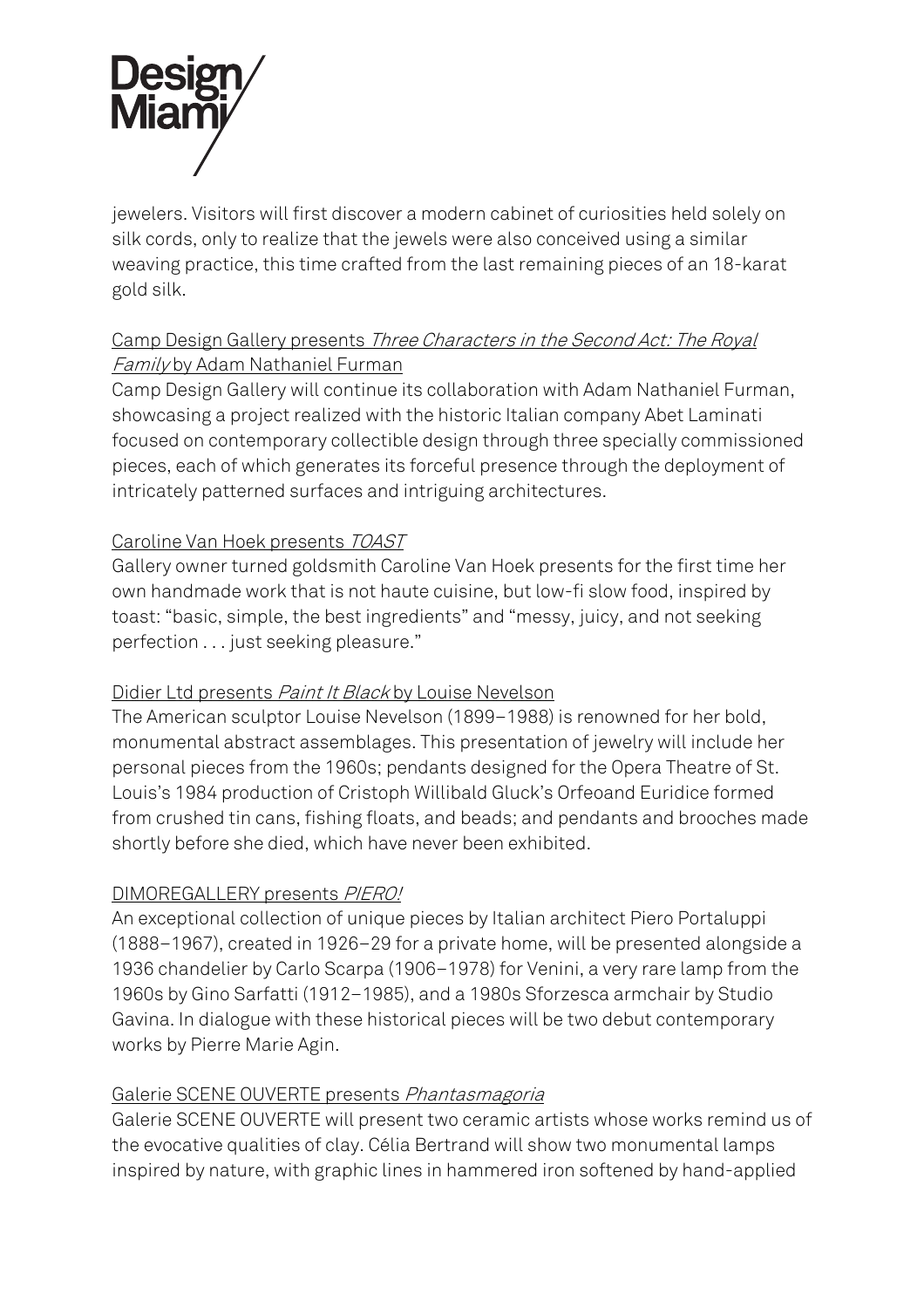

white-gold leaves that lend a precious quality to this otherwise earthy material. Saraï Delfendahl's ceramics, at once timeless and contemporary, imaginary and referent, give the object of art a metaphysical dimension.

#### Lindsey Adelman presents Paradise City

Lindsey Adelman's new lighting collection, Paradise City––a network of slender rods that pin and bind hand-blown glass¬¬––finds inspiration from W. Somerset Maugham to Axl Rose, expressed through a visual language that recalls Helmut Newton's famous photograph of model Nadja Auermann donning a menacing leg brace. The polished, architectural scaffolding creates an illusion of arresting change or stopping time and the hardware both supports and controls the natural gestures of the illuminated forms.

#### Mathieu Lehanneur presents Inverted Gravity

Mathieu Lehanneur will show a new collection of furniture that reveals a paradox of perception. Placed on blown-glass globes, monolithic and minimalist marble blocks will appear to be suspended. In a close dialogue with the Inverted Gravity collection, Lehanneur will also show the Twisted Infinity suspension and Bambou de Versailles parquet.

#### Nilufar Gallery presents FAR

Nilufar Gallery will present FAR, an initiative that subverts the established order of the gallery's programs. FAR embraces the work of individuals who often operate collectively—forming, dissolving, regrouping, and ungrouping fluidly and openendedly. A temporary gathering of collectives that captures a snapshot of a new generation, FAR features works by Alberto Vitelio, Audrey Large, Bram Vanderbeke, Destroyers/Builders, Johan Viladrich, Julien Manaira, Michael Schoner, Odd Matter, Thomas Ballouhey, and Wendy Andreu.

#### Oscar Humphries presents Japonism

This exhibition celebrates masterpieces of Japonism by some of the greatest makers of the period (1880–1920). The influence that Japanese prints, paintings, decorative art, and the half-imagined Japanese way of living had on the Impressionist and modern art movements is well documented. Japan was the central aesthetic bedrock—new and "exotic"—upon which Impressionism and its satellite movements were built. The year 1858 saw the beginning of diplomatic relations between France and Japan, and this hitherto closed country began to open up. The European interpretation of Japan at that time differed, of course, from reality. Western artists and makers conjured up a Japan that was neither Eastern nor Western, but a romantic amalgam of the two.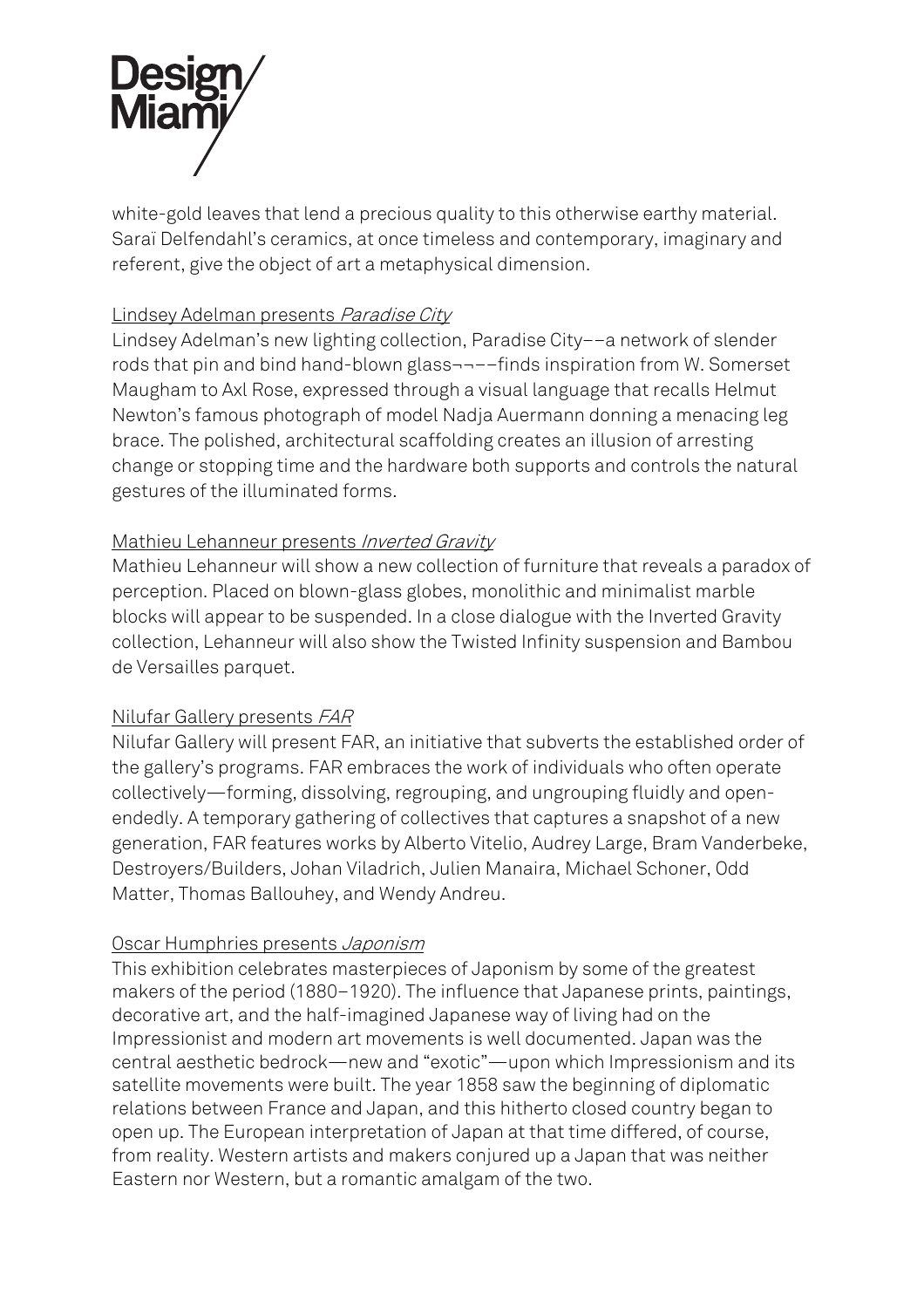

Paul Hughes Fine Arts presents Confluences: From Ancient Andes to Bauhaus After migrating to the United States in 1932, Anni (1899–1994) and Josef (1888– 1976) Albers began making frequent trips to Latin America, collecting ancient art from throughout the region, much of which remains in the public collections of the Josef and Anni Albers Foundation and the Yale University Art Gallery. This presentation will illustrate the Albers' avid admiration of historic Andean textiles and their kinship with indigenous weavers in terms of aesthetic composition, color values, and technical skills.

## Syz Art Jewels presents Dino Runes by Kerstin Brätsch

Part of Suzanne Syz's program of commissioning contemporary artists to reenvision the jewelry box as sculpture, Kerstin Brätsch has produced an all-over wallpaper environment based on images of marble stones and by using marbling, a process in which water and ink forms a visual imitation of stone. Brätsch has superimposed on this background 3-D renderings of dinosaurs, juxtaposing an extinct ancient life with new technology, while also designing five unique amorphous glass jewelry cases filled with volcanic stones.

# **Design Miami/ Basel 2019 Exhibitors/**

## **Galleries/**

ammann//gallery/ Cologne Carpenters Workshop Gallery/ Paris, New York, San Francisco, and London Caterina Tognon/ Venice CONVERSO/ Chicago Cristina Grajales Gallery/ New York Demisch Danant/ New York Erastudio Apartment-Gallery/ Milan Erik Thomsen Gallery/ New York Friedman Benda/ New York Functional Art Gallery/ Berlin Galerie Chastel-Maréchal/ Paris Galerie Eric Philippe/ Paris Galerie Jacques Lacoste/ Paris Galerie kreo/ London and Paris Galerie Maria Wettergren/ Paris Galerie Matthieu Richard/ Paris Galerie Meubles et Lumières/ Paris Galerie Mitterrand/ Paris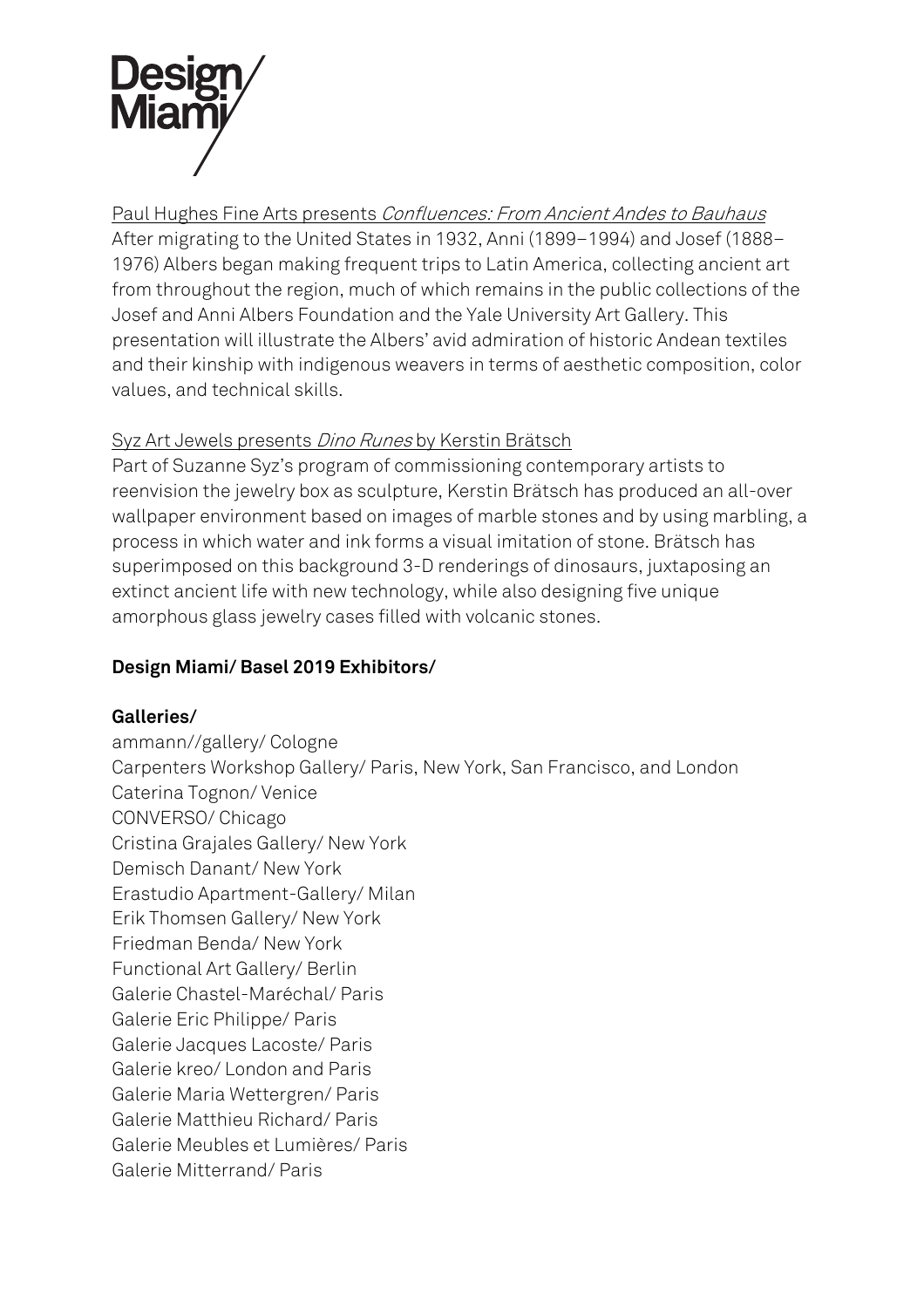

Galerie Pascal Cuisinier/ Paris Galerie Patrick Seguin/ London and Paris Galerie Philippe Gravier/ Paris Galerie Regis Mathieu/ Paris Galerie VIVID/ Rotterdam Galleria Antonella Villanova/ Florence Galleria Rossella Colombari/ Milan Galleri Feldt/ Copenhagen Gallery ALL/Beijing and Los Angeles Gate 5/ Monaco Giustini / Stagetti/ Rome Gokelaere & Robinson/ Brussels and Knokke Hostler Burrows/ New York Jousse Entreprise/ Paris LAFFANOUR–Galerie Downtown/ Paris LEBRETON/ San Francisco Magen H Gallery/ New York MANIERA/ Brussels Marc Heiremans/ Antwerp Mercado Moderno/ Rio De Janeiro Nilufar Gallery/ Milan Patrick Parrish Gallery/ New York Pierre Marie Giraud/ Brussels Salon 94 Design/ New York Side Gallery/ Barcelona The Future Perfect/ Los Angeles, New York, and San Francisco Thomas Fritsch–ARTRIUM/ Paris

#### **Curios/**

Atelier Swarovski presents Crystal Blind by Studio Brynjar & Veronika and Slanted Tiles by Study O Portable Armel Soyer presents Remember by Olga Engel Boghossian presents Gold Thread Camp Design Gallery presents Three Characters in the Second Act: The Royal Family by Adam Nathaniel Furman Caroline Van Hoek presents TOAST Didier Ltd presents Paint it Black by Louise Nevelson DIMOREGALLERY presents PIERO! Galerie SCENE OUVERTE presents Phantasmagoria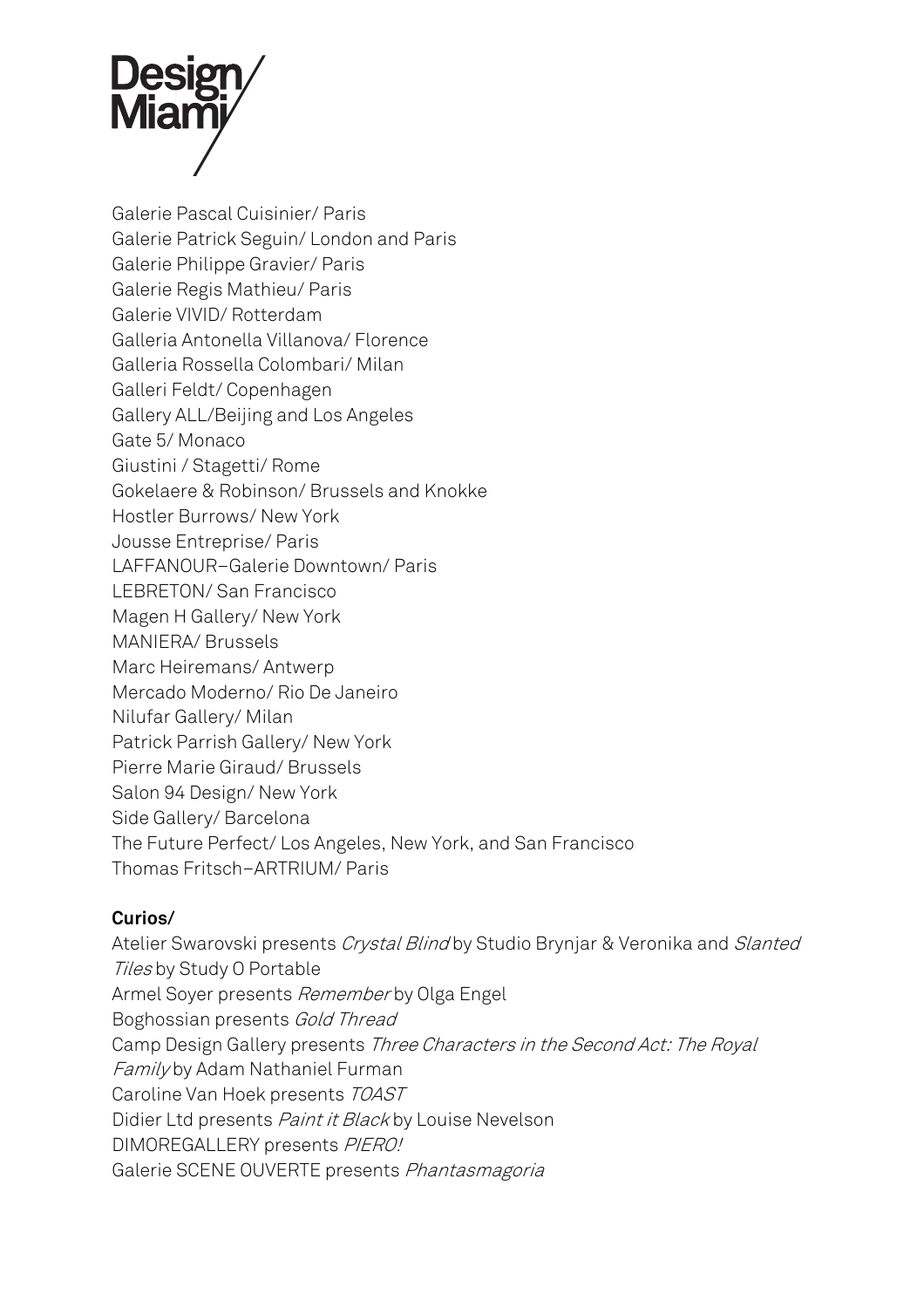

Lindsey Adelman Presents Paradise City Mathieu Lehanneur presents *Inverted Gravity* Nilufar Gallery presents FAR Oscar Humphries presents Japonism Paul Hughes Fine Arts presents Confluences: From Ancient Andes to Bauhaus Syz Art Jewels presents Dino Runes by Kerstin Brätsch

#### **Schedule of Events/**

Preview Day/ By invitation only/ Monday, June 10, 2019 Collectors Preview/ 12–6pm Vernissage/ 6–8pm

#### **Public Show Days/**

Tuesday, June 11/ 11am–8pm Wednesday, June 12/ 11am–8pm Thursday, June 13/ 11am–7pm Friday, June 14/ 11am–7pm Saturday, June 15/ 11am–7pm Sunday, June 16/ 11am–7pm

## **Notes to Editors/**

#### About Design Miami/

Design Miami/ is the global forum for design. Each fair brings together the most influential collectors, gallerists, designers, curators, and critics from around the world in celebration of design culture and commerce. Occurring alongside the Art Basel fairs in Miami, Florida, each December and Basel, Switzerland, each June, Design Miami/ has become the premier venue for collecting, exhibiting, discussing, and creating collectible design.

Design Miami/ is more than a marketplace for design, where the world's top galleries gather to present museum-quality exhibitions of twentieth and twentyfirst century furniture, lighting, and objets d'art. Each show balances exclusive commercial opportunities with progressive cultural programming, creating exciting collaborations with designers and design institutions, panels and lectures with luminaries from the worlds of design, architecture, art, and fashion, and unique commissions from the world's top emerging and established designers and architects.